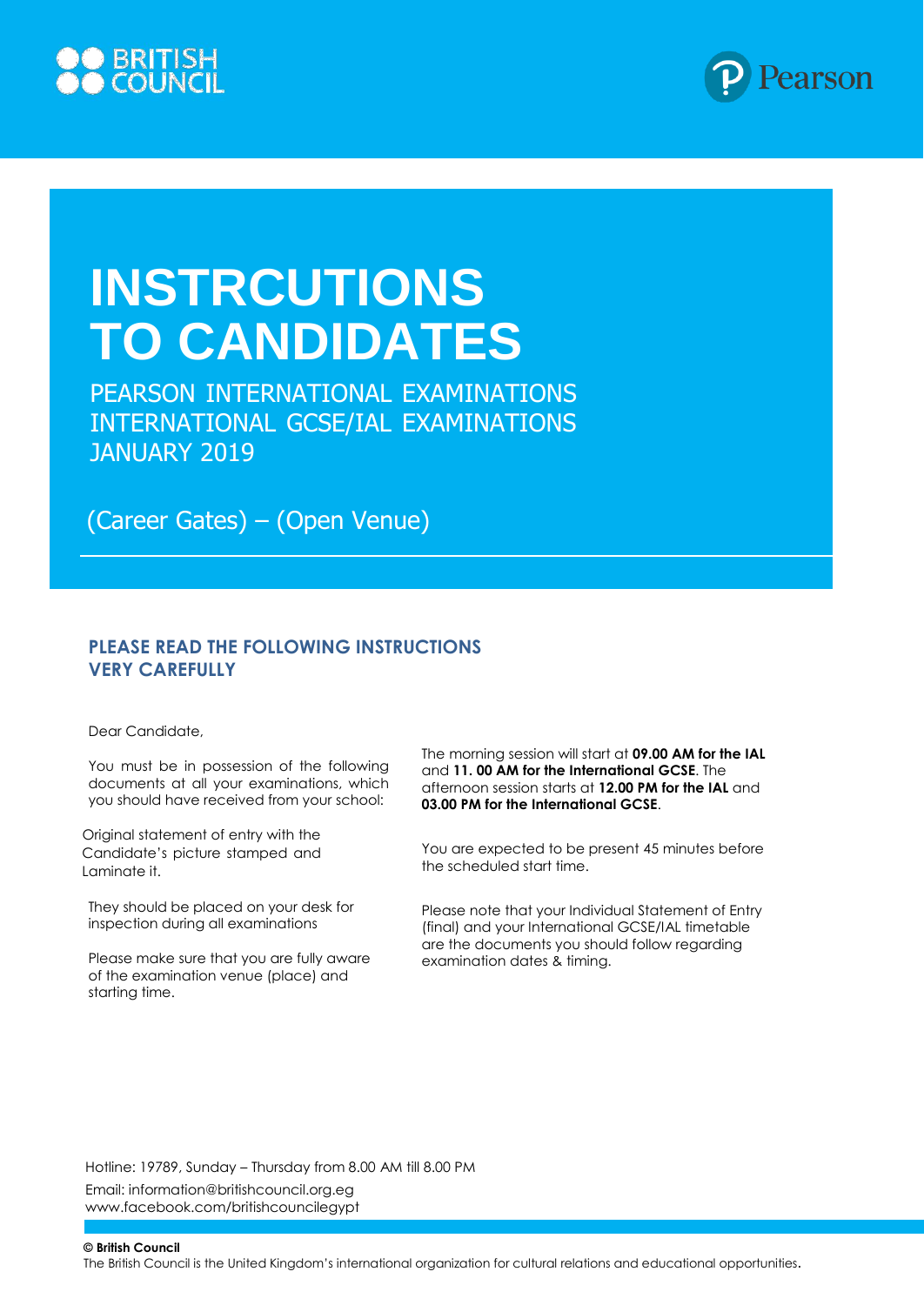



### **1. EXAM VENUE AND TIMETBLE**

1.1 Location and start time All your written examinations will be held at:

#### **Career Gates**

**Address:** 13 El Mesaha Street Dokki. Giza, Egypt. **Phone:** +20 2 33367846

#### 1.2 **Seat numbers**

Your seat number changes for every examination. Before each examination you must check your hall and seat number on the venue noticeboard.

#### 1.3 **Clashes**

Candidates with clashes on their timetable should check daily the noticeboard for further instructions concerning clashes for each specific examination. All instructions will be clearly displayed on the Examinations Noticeboard.

## **2. EXAM DAY INSTRUCTIONS**

2.1 Security regulations state that "No candidate will be allowed to leave before the end of the examination session".

2.2 Candidates are not allowed to take from the examination room used examination papers.

2.3 **No mobile** phones are allowed into the examination hall or at laboratories during practical examinations. Candidates may be disqualified from the examination session if they do not abide by Pearson rules.

2.4 The British Council is not responsible for handbags and valuables left unattended.

2.5 Parents are not allowed on premises always during the examinations

2.6 You are not allowed to come to the examination venue except with your full school uniform (any type of hats or caps is not permitted).

2.7 Students arriving at the venue out of their school uniform will not be permitted to sit for the examinations under any circumstances.

2.8 All Schools must send supervisors accompanied with the candidates

## **3. PLEASE REMEMBER TO BRING WITH YOU**

- Candidate Identification Statement of Entry.
- Transparent pencil case.
- Your writing materials, geometrical instruments and simple calculators.
- A small bottle of mineral water.

# **4. DISCLAIMERS**

The British Council and the examining boards take all reasonable steps to provide continuity of service. We feel sure you will understand, however, that we cannot be held responsible for any interruptions caused by circumstances beyond our control. If examinations or their results are disrupted, cancelled or delayed, every effort will be made to resume normal service as soon as possible.

The candidate will be under the examination board registration, once s/she arrives the examination venue, in terms of late arrival

The British Council's liability will be limited to the refund of the registration fee or retesting later.

Hotline: 19789, Sunday – Thursday from 8.00 AM till 8.00 PM

Email: [information@britishcouncil.org.eg](mailto:information@britishcouncil.org.eg) [www.facebook.com/britishcouncilegypt](http://www.facebook.com/britishcouncilegypt)

**© British Council**

The British Council is the United Kingdom's international organization for cultural relations and educational opportunities.